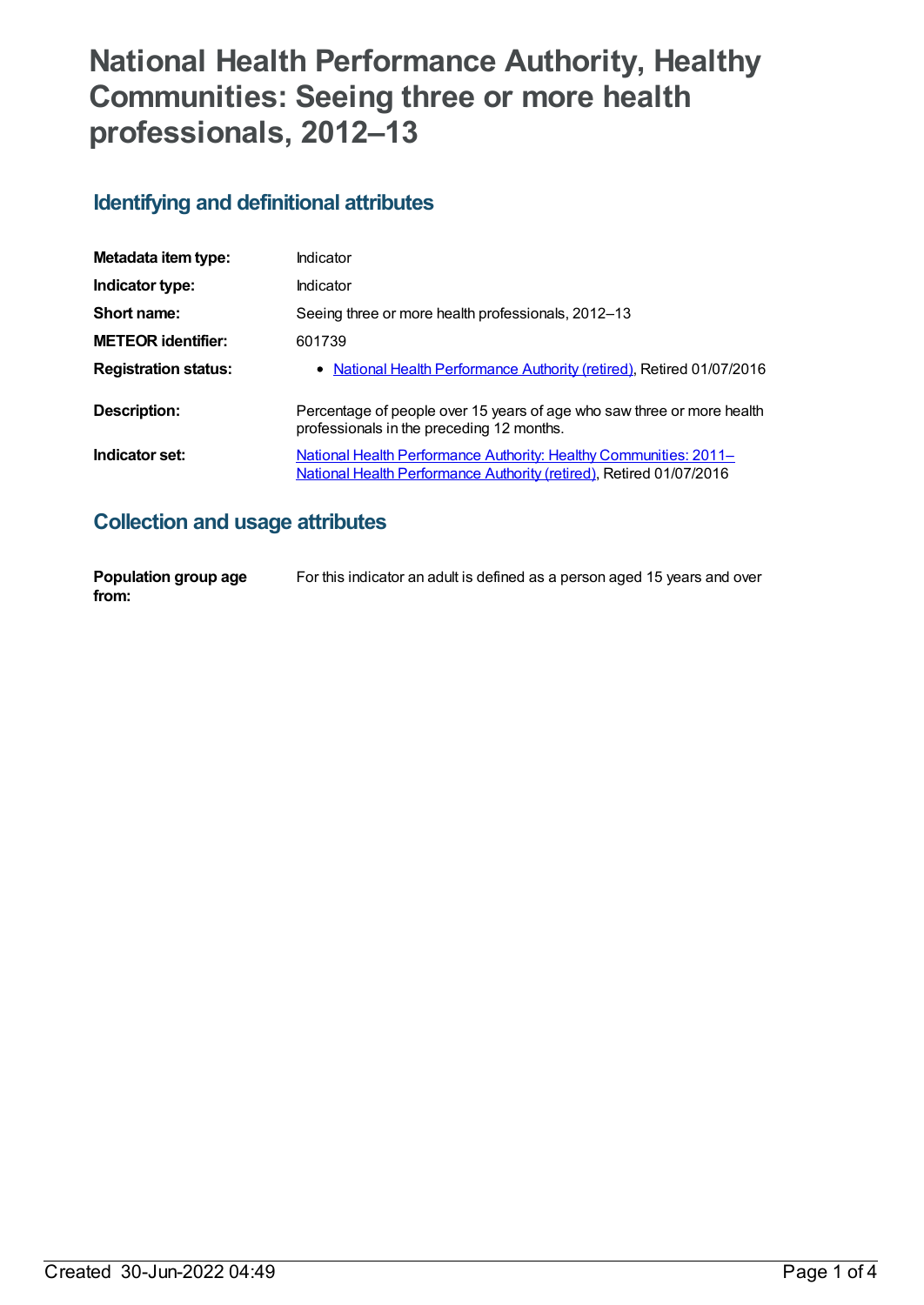**Computation description:** Participants in the Australian Bureau of Statistics (ABS) Patient Experience Survey 2012–13 who reported they saw three or more health professionals in the preceding 12 months.

> The numerator was calculated as the sum of calibrated sample weights for adults who responded they saw three or more health professionals in the preceding 12 months and who were enumerated within the particular Medicare local catchment.

Population is limited to persons aged 15 years and over.

The denominator was calculated as the sum of calibrated sample weights for persons aged 15 years and over who were enumerated within the Medicare Local catchment.

Person level survey weights were calibrated to independent estimates of the population of interest, referred to as 'benchmarks'. Weights calibrated against population benchmarks ensure that the survey estimates conform to independently estimated distributions of the population, rather than to the distribution within the sample itself. These benchmarks account for the distribution of people across state and territory, age group, and sex categories. Note: These benchmarks have not been calibrated for Medicare Local geography.

Analysis by remoteness and Socio-Economic Indexes for Areas (SEIFA) Index of Relative Socio-Economic Disadvantage (IRSD) is based on usual residence of the person.

The measure is presented as a percentage.

95% confidence intervals and relative standard errors are calculated for rates.

The National Health Performance Authority developed a suppression protocol to ensure robust reporting of these data at small areas.

| • These suppression rules are based on limits for Relative Standard Error <sup>1</sup> and<br>Confidence Interval width of 30%, with additional cross-validation for<br>estimates close to these limits, that is plus or minus 3% of the limits. If an<br>estimate was marginal <sup>2</sup> with respect to Relative Standard Error, the<br>Confidence Interval width was used as the deciding factor. If an estimate was<br>marginal <sup>2</sup> with respect to Confidence Interval width, then Relative Standard<br>Error is used as the deciding factor. |
|----------------------------------------------------------------------------------------------------------------------------------------------------------------------------------------------------------------------------------------------------------------------------------------------------------------------------------------------------------------------------------------------------------------------------------------------------------------------------------------------------------------------------------------------------------------|
| • Data were supressed based on the following rules:                                                                                                                                                                                                                                                                                                                                                                                                                                                                                                            |

- Relative Standard Error of 33% or greater, or
- Confidence Interval (95%) width of 33% or greater, or

- Relative Standard Error between 27% and 33%, with significantly<sup>3</sup> wider Confidence Interval width than the average for that indicator, or

- Confidence Interval width between 27% and 33%, with significantly $^3$  wider Relative Standard Error than the average for that indicator.

1. For a dichotomous proportion, Relative Standard Error can be defined as the ratio of the standard error and the minimum of the estimate and its complement (100%–estimate).

2. In this context, marginal is defined as within 10% of the 30% limit, or +/- 3%

3. In this context, statistical significance is defined as at least two standard deviations above average.

| Computation: | 100 $\times$ (Numerator ÷ Denominator)                                                             |
|--------------|----------------------------------------------------------------------------------------------------|
| Numerator:   | Number of persons aged 15 years and over who reported<br>professionals in the preceding 12 months. |

seeing three health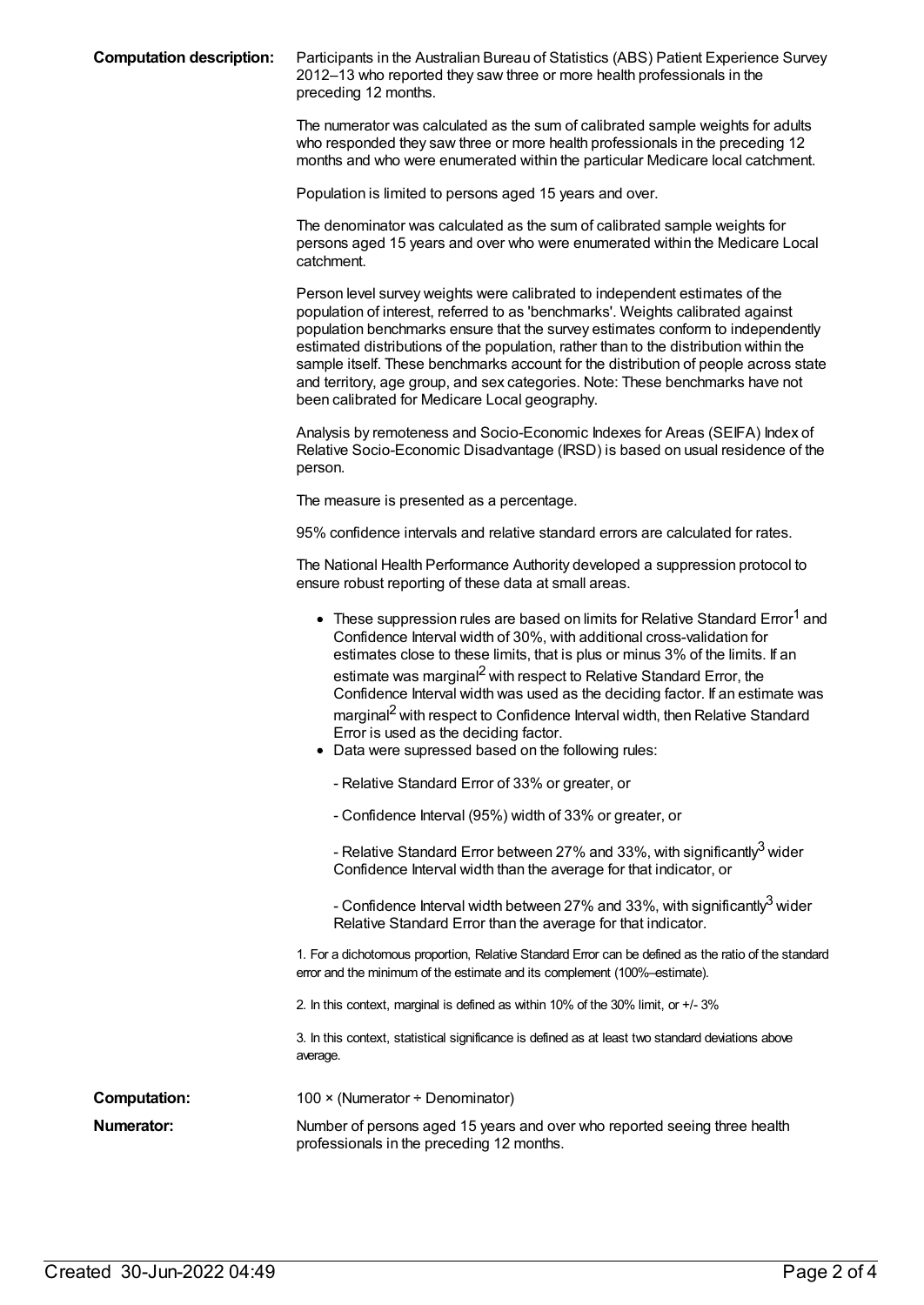| Numerator data elements:      | Data Element / Data Set-                                                                                 |
|-------------------------------|----------------------------------------------------------------------------------------------------------|
|                               |                                                                                                          |
|                               | Person-age, total years N[NN]                                                                            |
|                               | Data Source                                                                                              |
|                               | <b>ABS Patient Experience Survey (PEx)</b>                                                               |
|                               | Guide for use                                                                                            |
|                               | Data source type: Survey                                                                                 |
|                               | Data Element / Data Set-                                                                                 |
|                               |                                                                                                          |
|                               | Person-seen by three or more health professionals in the preceding 12<br>months indicator, yes/no code N |
|                               | Data Source                                                                                              |
|                               | <b>ABS Patient Experience Survey (PEx)</b>                                                               |
|                               |                                                                                                          |
| Denominator:                  | Total number of persons aged 15 years and over who were enumerated within the                            |
|                               | Medicare Local catchment.                                                                                |
| Denominator data<br>elements: | <b>Data Element / Data Set-</b>                                                                          |
|                               | Data Source                                                                                              |
|                               | <b>ABS Patient Experience Survey (PEx)</b>                                                               |
|                               | Guide for use                                                                                            |
|                               | Data source type: Survey                                                                                 |
|                               |                                                                                                          |
| Disaggregation:               | By Medicare Local catchments and Medicare Local peer groups.                                             |
| <b>Disaggregation data</b>    | Data Element / Data Set-                                                                                 |
| elements:                     | Administrative health region-Medicare Local identifier, code AANNN                                       |
|                               | Data Element / Data Set-                                                                                 |
|                               |                                                                                                          |
|                               | Administrative health region-Medicare Local peer group, code N                                           |

#### **Representational attributes**

| <b>Representation class:</b> | Percentage |
|------------------------------|------------|
| Data type:                   | Real       |
| Unit of measure:             | Person     |
| Format:                      | N[NN].N    |
|                              |            |

## **Indicator conceptual framework**

**Framework and dimensions: [PAF-Equity](https://meteor.aihw.gov.au/content/554927) of access** 

#### **Data source attributes**